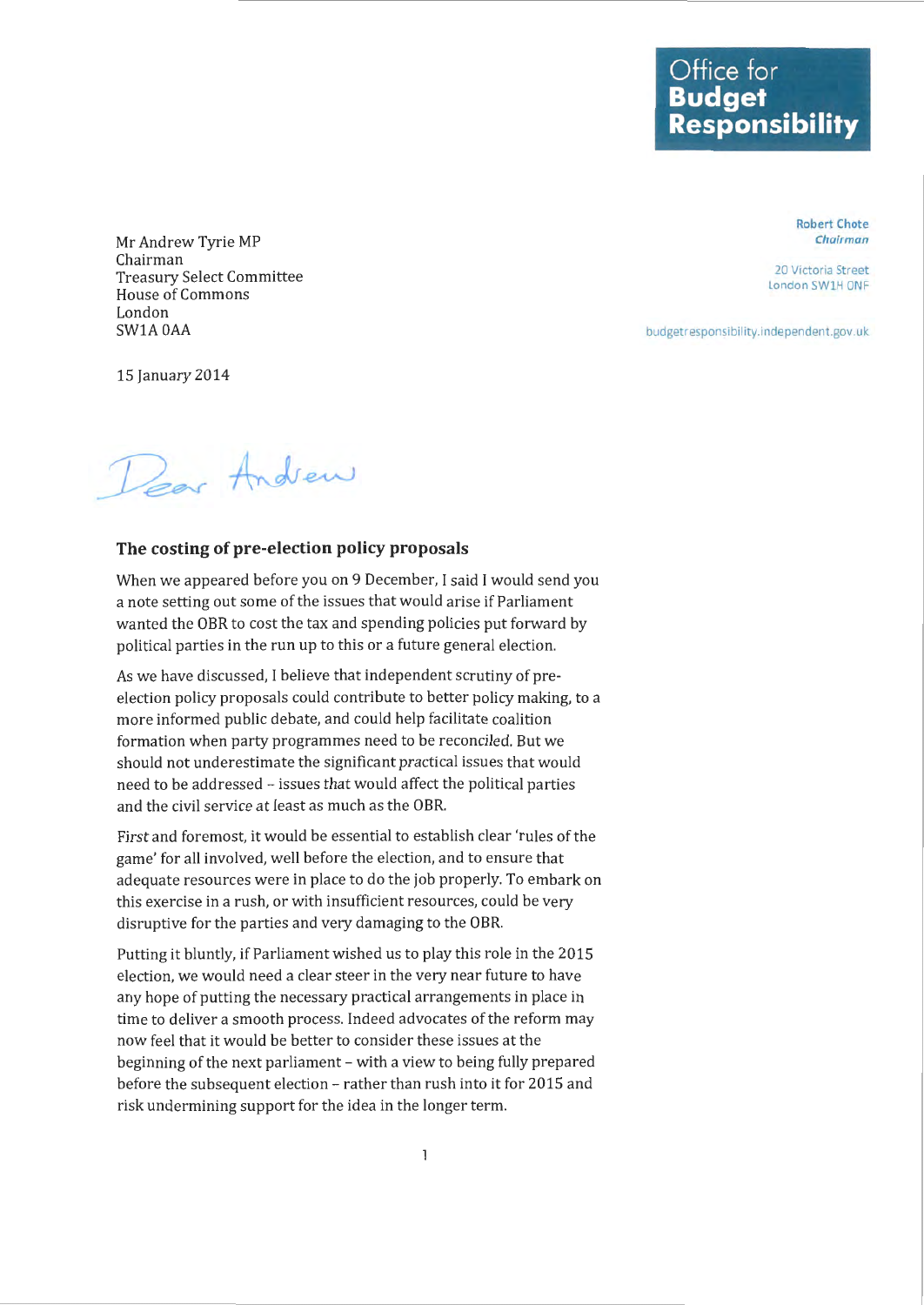As you are aware, the OBR's current remit only allows us to comment on the current policies of the current government - a restriction that had cross-party support when our legislation was passed in 2011. Changing the remit to allow us to look at other policies would require primary legislation. More fundamentally, any significant change in our remit - especially in a highly politically sensitive area such as this would again require clear cross-party support if it was not to risk calling the legitimacy and independence of the OBR into question.

The reform also implies potentially significant changes for the civil service and civil servants, particularly in relation to contact with opposition parties. The Treasury tells us that requiring civil servants to do work prior to an election being called that could not be shared with the Government of the day would represent a significant constitutional development and that this would be a matter for the Head of the Civil Service and the Permanent Secretary of the Treasury, and ultimately the Prime Minister.

## *The current policy costing process*

The proposal to have the OBR cost political parties' policies would build on our existing role in scrutinising the tax and welfare spending policies put forward by the Government in Budgets and Autumn Statements. So it is important to understand how this process works.

Around 6 to 10 weeks prior to a Budget or Autumn Statement, the Treasury shares with the OBR a preliminary 'scorecard' of measures that it is considering announcing. We then discuss the level of scrutiny that each measure would require with the Treasury and the department responsible for its implementation and analysis (most often HM Revenue & Customs or the Department for Work and Pensions, but also the Departments of Communities and Local Government and of Business, Innovation and Skills), based on its complexity and similarity to previously implemented measures.

The department will then send a detailed 'costing note' to the OBR, having previously discussed it with the Treasury. This sets out the details of the policy and explains how the estimates of the amount of money it will raise or cost in each year of the forecast have been produced. (These notes can easily run to 20 pages or more.)

In many cases, the OBR discusses the analysis with the department and the Treasury in a formal 'star chamber' meeting. We look at the key assumptions involved in each costing, suggesting changes and subsequently iterating the analysis until we are happy to endorse the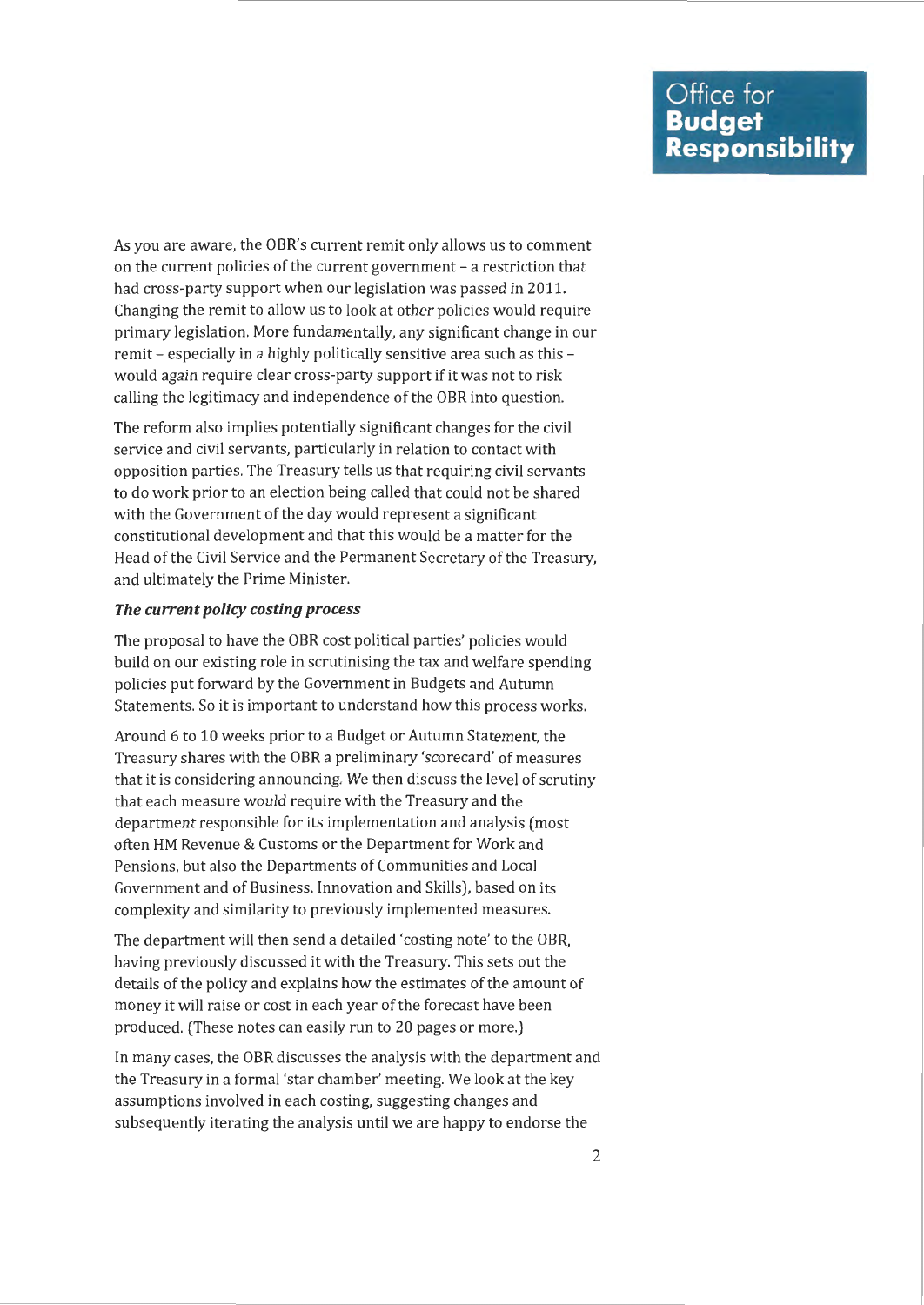costing as 'reasonable and central' or until the Treasury and we agree to disagree (which has not happened yet). In the case of tax measures, for example, these discussions focus on identifying the relevant tax base from survey and administrative data and judging the potential behavioural impact of the measure from the experience of similar measures or from relevant estimated elasticities.

As the costing scrutiny process proceeds, the details of the policy in question are often refined, and in some cases significantly amended, partly as a result of issues raised during that process. At the outset, the OBR, the Treasury and the responsible departments agree deadlines by which the details of the policy need to be notified to the OBR for us to be able to guarantee to certify the costing.

This is a time consuming and resource intensive exercise, both for the OBR and for the analysts in the responsible departments. This is partly because a significant number of measures are dropped or postponed before the statement is finalised- in the run-up to any fiscal event, we are sent more costing notes than the number of measures eventually included as policy announcements in the published policy decisions table. In addition to the formal 'star chamber' meeting with the OBR's Budget Responsibility Committee, there will often be additional meetings at staff level as well as considerable interaction by email and phone, for example to ensure that any costing is based on assumptions that are consistent with those underpinning the forecast as a whole.

It is important to note that this process is largely confined to tax and welfare spending measures that have an impact on public sector net borrowing and which appear in the Treasury's published policy decisions table. The OBR does not scrutinise proposals for specific spending activity by individual Whitehall departments on public services and administration - for example, the decision in Autumn Statement 2013 to extend the provision of free school meals.

Our responsibility is to look at the impact that spending decisions have on the public finances, rather than their value for money. So instead we take a judgement on the extent to which departments will in aggregate over- or under-spend the 'Departmental Expenditure Limits' (DELs) for public services, capital spending and administration set for them by the Treasury. For those years of the forecast for which DELs have not yet been set, the Government currently announces a target for overall public spending growth. Combined with the OBR's bottomup forecasts for welfare, debt interest, locally-financed and other so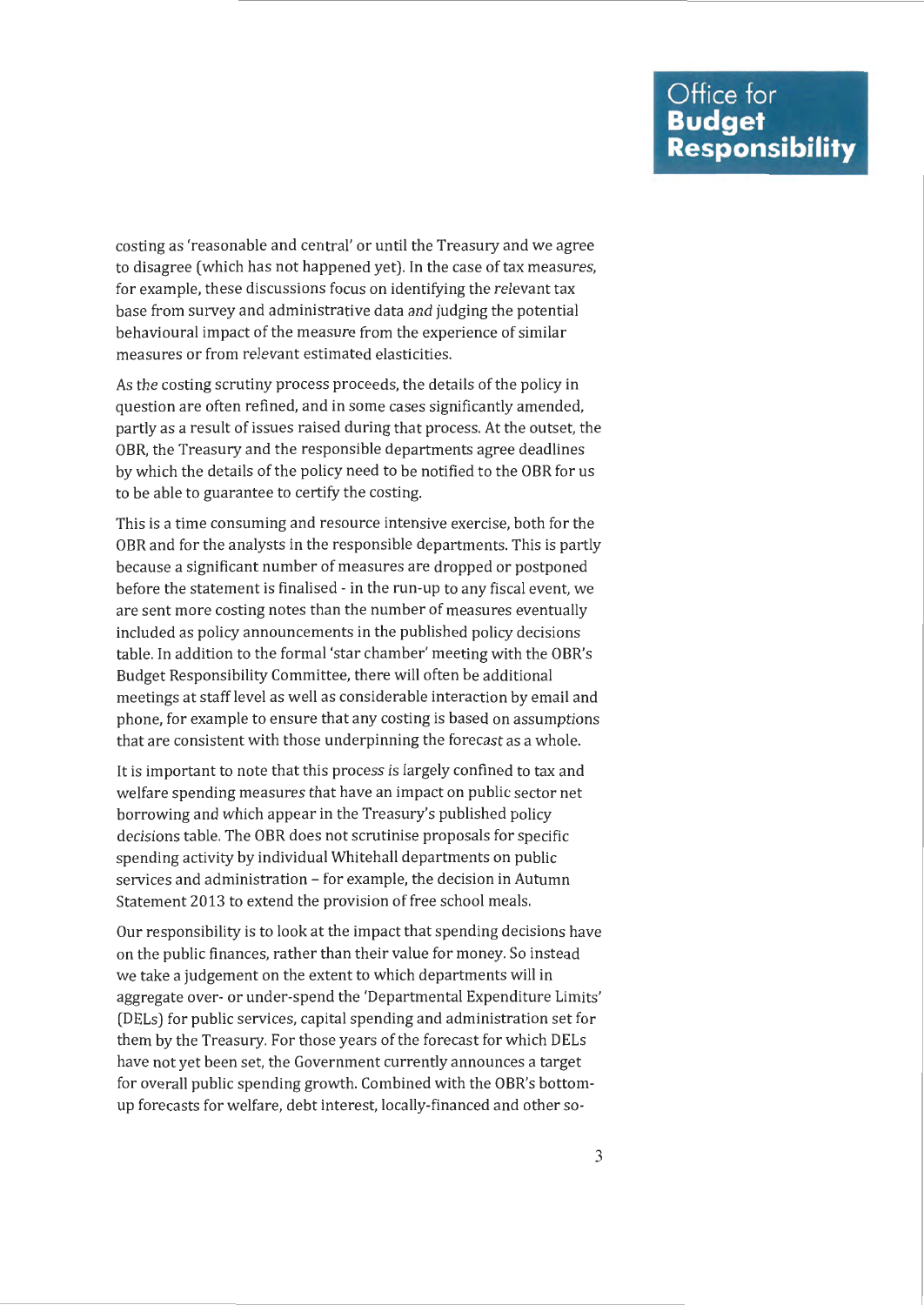called 'Annually Managed Expenditure', this target yields an implied envelope for DELs in those years beyond the Spending Review.

In the context of the proposal that we should cost the policies of individual parties, the key features of this process are probably:

- the need for the responsible departments notably HMRC and DWP - to devote significant analytical resources to this work;
- the need for detailed interaction and communication between the OBR and the analysts in the responsible departments;
- the length of time this takes and the need for a clear timetable and deadlines;
- the fact that policy proposals evolve as the scrutiny process unfolds, and that some are dropped altogether; and
- the scope of the process, which does not extend to the scrutiny of the costing of proposals to spend more or less money on particular areas of public services and administration. *A*  significant proportion of manifesto commitments take the form of this type of departmental spending pledge.

Similar issues arise in the work that the Institute for Fiscal Studies has done informally with opposition parties to help them cost their policies ahead of elections, a process that I oversaw there in the run-up to the last two general elections. Like the official process, it is time consuming and necessarily iterative, as the parties modify their policy proposals in light of what you have to say to them about their likely cost and impact. Understandably, the first draft of the policy is often more rough around the edges than in the official process, because opposition parties do not have the same access to data and analytical expertise from the relevant departments as the Government does.

We might hope that the existence of a formal certification process would encourage parties to improve the quality of their initial manifesto policy castings, but there will be some information and analysis that is simply not available publicly. (Indeed, our existing process of certifying official tax policy castings can involve the use of information that is available to HMRC but which is not revealed to the OBR because it is subject to taxpayer confidentiality.)

## **General principles**

The experience of the official costing process, and the unofficial process involving the IFS, poses a number of practical questions.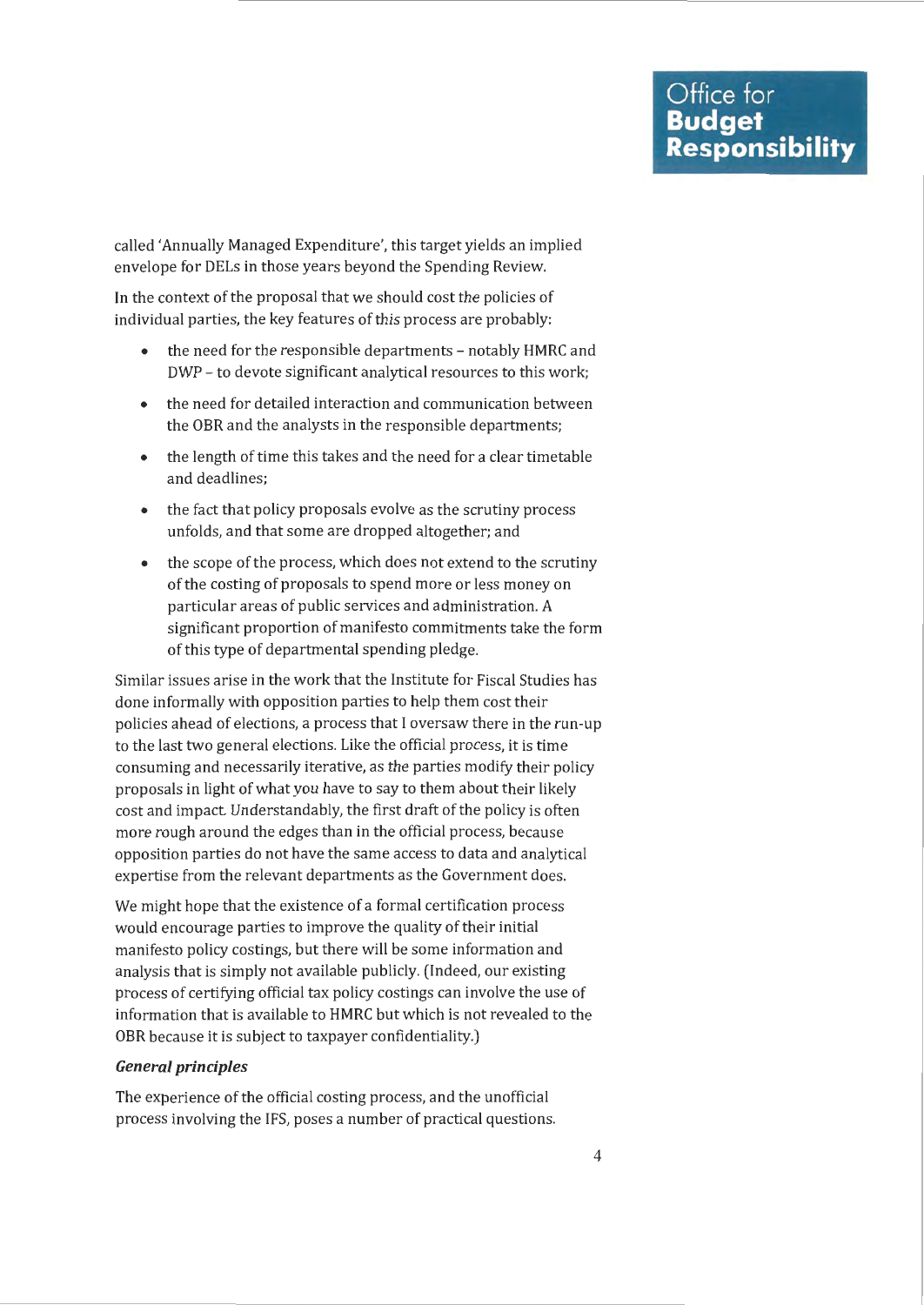Before addressing some of them, I think it is worth laying out some general principles that should underlie the OBR's involvement in party proposal costing, if Parliament wished us to go down that route:

- **Even-handedness:** As far as possible, we should ensure that parties inside and outside government are on a level playing field. This means that we should apply the same standards to the costing of party proposals that we apply to the costing of Government policies. It also means allowing parties some scope for iteration and policy development in the costing process, as the Government enjoys. This would be resource intensive, but it would be essential to avoid a situation in which the OBR endorsed a 'rough-and-ready' costing for a party proposal ahead of an election, only for the party to enter government and then have us tell it that the costing was materially different when properly scrutinised.
- **Clarity:** We would wish to be as clear as possible ex ante and ex post about the criteria that we adopt for being willing to certify a policy costing, for example regarding the detail of the policy and the time at which it could and would be implemented. We would also wish to be clear ex ante about how we would treat manifesto pledges that did not meet the criteria for certification or which the parties did not submit to us. We could simply point out that a particular policy measure has not been certified by us. Or we could also explain *why* a particular policy had not been certified - for example because particular details were lacking. Our role here could be specified explicitly by Parliament or agreed subsequently between the OBR and the parties involved, but either way it would need to be settled well ahead of time to avoid challenges later in the process. Clarity in this respect would help the parties to frame the policies that they chose to submit to us for scrutiny.
- **Confidentiality:** Parties must feel confident that the OBR and the responsible government departments will respect the confidentiality of our interactions with them, sharing the details of their proposals neither with the public nor with ministers and advisers. This includes confidentiality with respect to proposals that the parties decide to drop.
- **Transparency:** For those proposals which survive, we would wish to be at least as transparent in explaining how we have reached our conclusions as we are currently, through the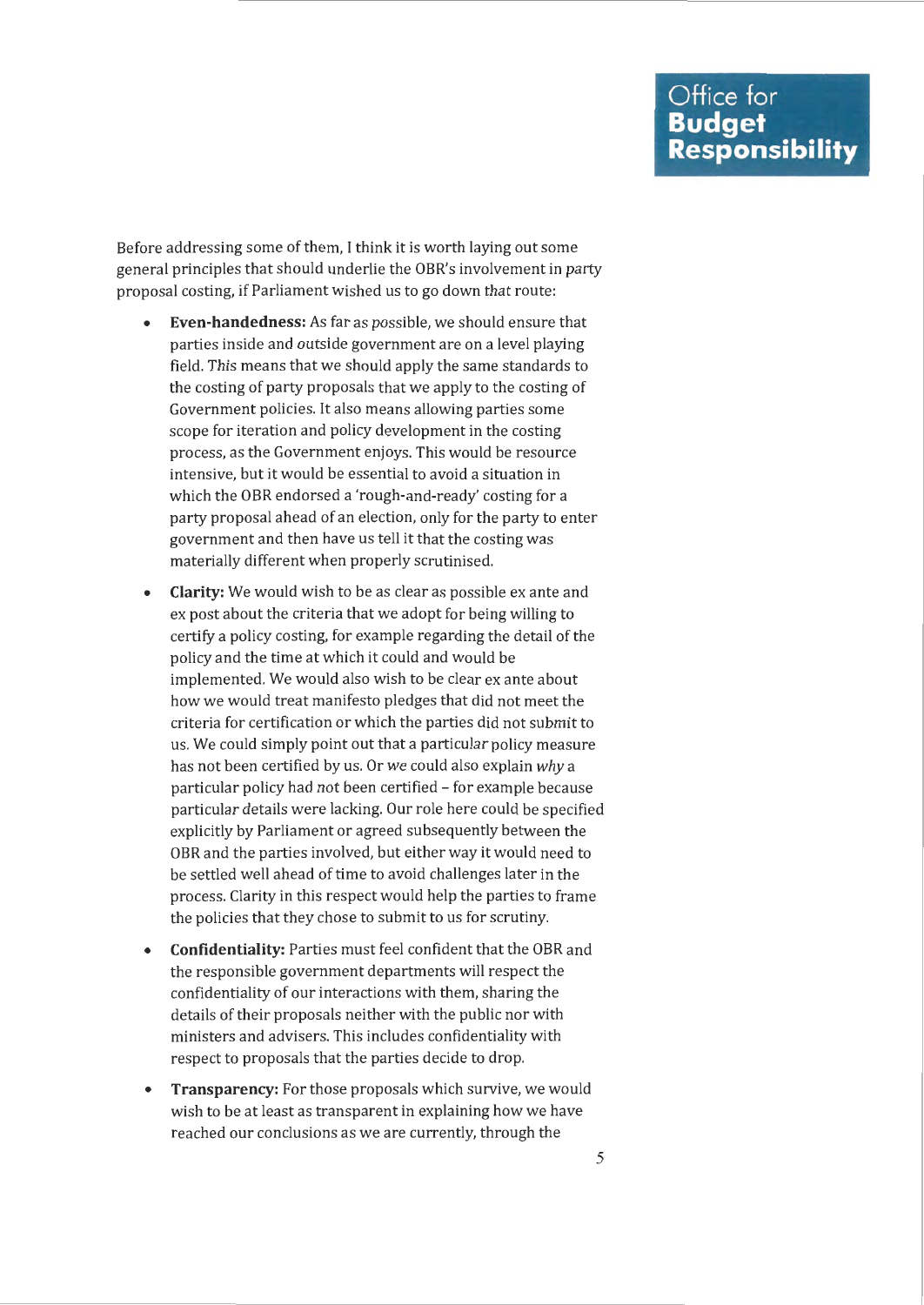Treasury's policy costings documents and our contributions to them. We would wish to reserve the right to comment publicly if we felt that any party was misrepresenting our conclusions, either favourably or unfavourably.

If, purely for the sake of illustration, we were to assume that only the three largest parties in Parliament would be able submit their policies for scrutiny - and that only well-defined policy proposals would be considered - then in the run-up to the last election the OBR would probably have been asked to certify around 30 policies (excluding those confined to DEL spending that would fall outside the existing scrutiny arrangements). These were put forward by the Conservatives and Liberal Democrats; Labour did not announce any significant postelection policy intentions that were not already taken into account in its pre-election Budget forecast. (http://www.ifs.org.uk/bns/bn100.pdf)

Large and/or complex policy measures generally require detailed scrutiny, as they often imply sizeable behavioural effects, whereas simple rate or threshold changes can be relatively straightforward to cost. The majority of the policy proposals put forward by the parties ahead of the last election fell into the former category.

Let me set out a few further questions that the proposal raises:

- 1. **Which parties should be allowed to participate?** Parliament would have to decide which parties, inside or outside Parliament, would be allowed to submit policy proposals for scrutiny. Needless to say, this would have a significant impact on the resource requirements for the OBR and for the responsible departments. Parliament might also choose to limit the number of policies that each party could submit. Clear rules on how the Coalition parties would engage with us on their separate manifestoes would be necessary to meet the principles of confidentiality and even-handedness.
- 2. **Which policies should be eligible for scrutiny?** In line with the principle of even-handedness, the OBR could only certify the costing of a policy set out with sufficient detail and certainty for us to be able to quantify its impact on the public finances in each year over an appropriate forecast horizon. We would wish to be as clear as possible in advance about the level of detail required, so as to avoid disagreements about the eligibility of particular measures for scrutiny. It would not be appropriate for us to comment on the possible cost of policy proposals or objectives that did not meet these criteria, even if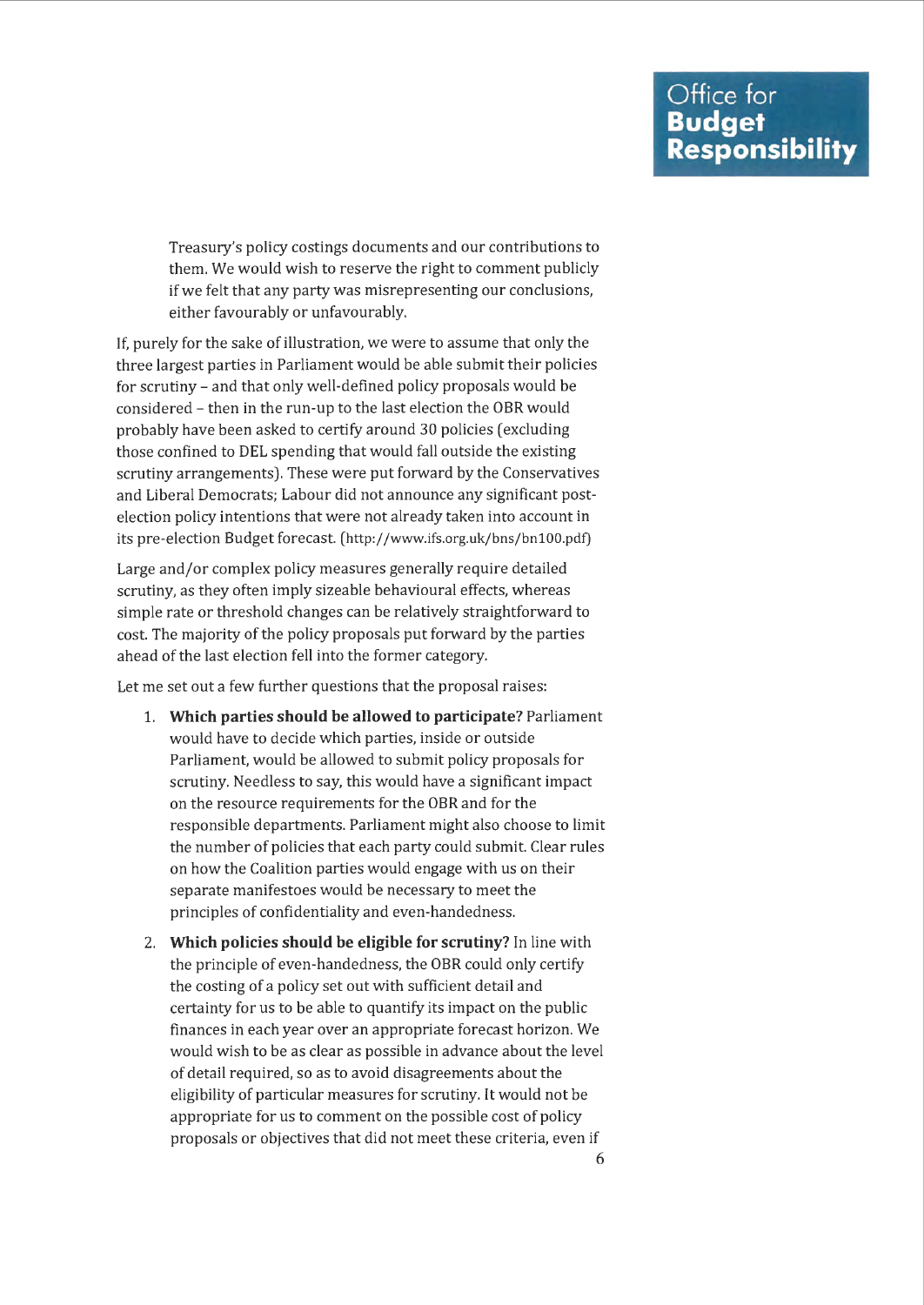parties chose to include them in their manifestoes. But, as discussed above, we could explain publicly the reasons a proposal did not meet the criteria, if that were agreed in advance or required of us by Parliament.

- 3. **Would costings be limited to the direct effects of the policy measure?** At present, certified policy costings that appear in the Treasury's 'scorecard' take into account the direct effects of the policy measure, which include micro-level behavioural effects, but not macro-level second round effects on the economy and public finances. These second round effects are incorporated through the economy forecast. In most cases, we consider the second-round effects of a Budget or Autumn Statement policy package as a whole, with few individual measures (or their behavioural implications) being large enough to warrant changing the economy forecast in isolation - Corporation Tax cuts have been an exception here. Needless to say, for most policies there is considerable uncertainty around both the first and second round effects on the public finances. The costings would also depend on the baseline forecast for the economy and public finances that underpins it. All costings would need to be based on a common baseline.
- 4. **When would we need to be notified of the policies?** In order to carry out the necessary iterative process that would allow certified policy castings to be included in party manifestoes, it would be necessary for parties to notify us of their policy proposals well in advance and to an agreed timetable. As with our current practice, we would need to police deadlines strictly to ensure a level playing field for all involved. This would represent a significant departure from the existing flexibility that parties enjoy in the production of their manifestoes if they chose to participate. Achieving cross-party agreement on such a timetable could be a challenge. Resource constraints in the OBR and responsible departments would argue for a longer process than that undertaken ahead of Budgets and Autumn Statements, so proposals might be required two or three months ahead of manifesto publication. However, it is important to recognise that a May election date with April manifesto publications would imply that the work of certifying manifesto costings would need to be undertaken alongside the Budget and preceding Autumn Statement, when the OBR and responsible departments are at or near their peak workloads.

7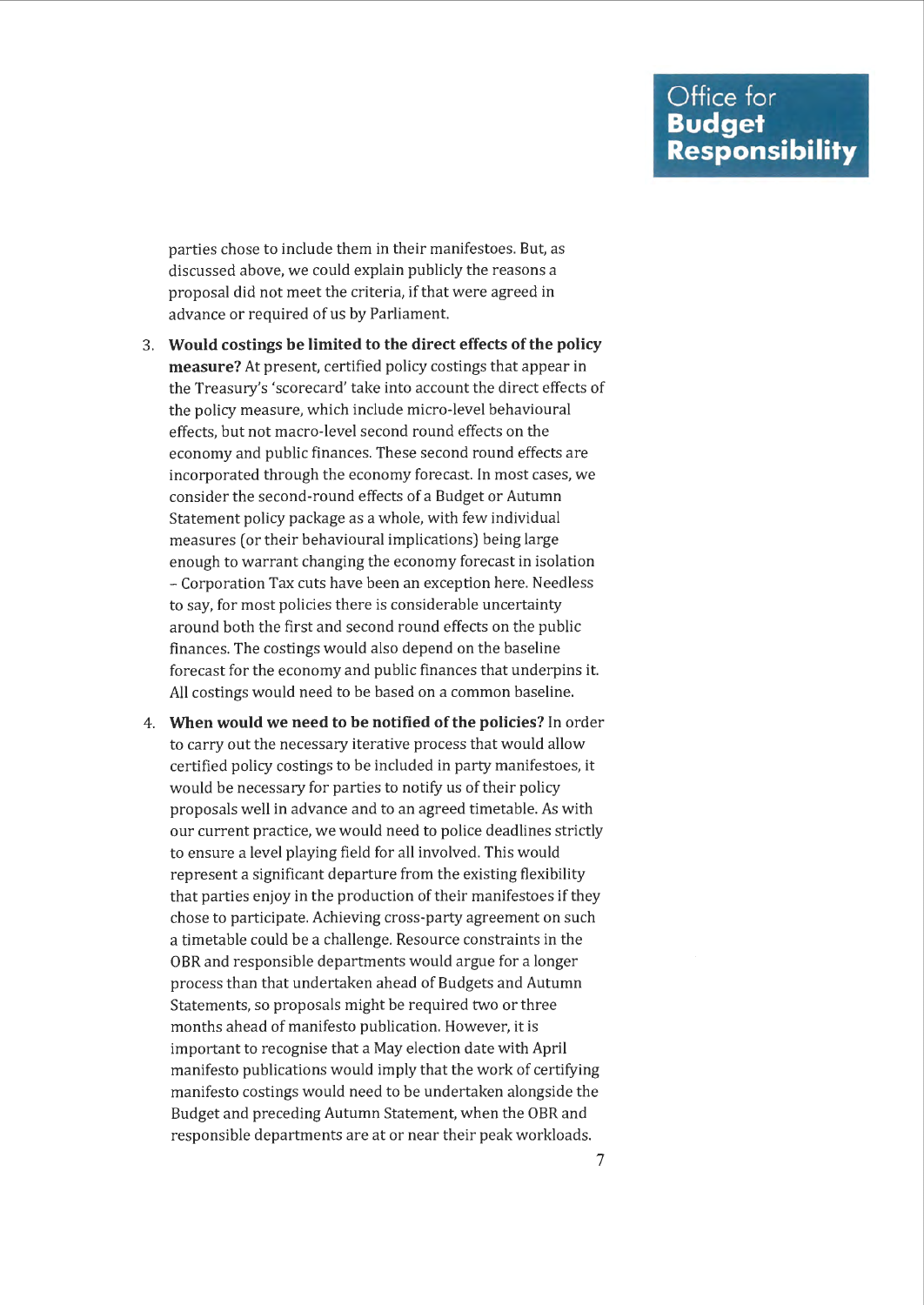- 5. **What involvement should the parties have in discussions between the OBR and the responsible departments?** Given the iterative nature of the scrutiny and certification process, with evidence brought to light often informing further policy development, parties are likely to benefit from involvement in the scrutiny discussions. But this could raise difficult issues for OBR staff and officials in responsible departments, where the information they bring to bear in the scrutiny process is not always publicly available and where contact with opposition parties in normal times is restricted by legislation and the Civil Service Code. Again, assuming such issues could be addressed, it would be important for all parties to agree in advance on a process that delivered even-handedness for all.
- 6. **Doesn't the civil service cost opposition policies already?** It does cost some proposals - for example, departments prepare briefing packs for incoming Ministers that are informed by their manifestoes and other information. But this analysis is not in general undertaken with anything like the rigour that is applied to the Budget and Autumn Statement costings process. And the existing approach is also unlikely to meet, or to be seen to meet, the general principles set out above.
- 7. **What resources might this involve?** There are many ways in which the proposal could be implemented, with varying resource requirements. An approach that broadly matched the certification process that we currently perform at Budgets and Autumn Statements would have significant resource implications for the OBR and for the departments that we work with. Given the likely timing of the work, the OBR would need additional staff dedicated to the process and perhaps a temporary additional member of the Budget Responsibility Committee; we certainly do not believe the work could be carried out within our existing resources. (It is important to bear in mind that the skills and expertise necessary to scrutinise policy costings are less widely available than those for macroeconomic analysis.) For the forecasting and policy teams in HMRC and DWP, the additional demands on their time are likely to be greater still, since it is they that would undertake the analytical work for the initial costing and that the flows from the iterative scrutiny process. In the current framework, access to analytical resources in HMRC, DWP and Treasury is assured via a Memorandum of Understanding